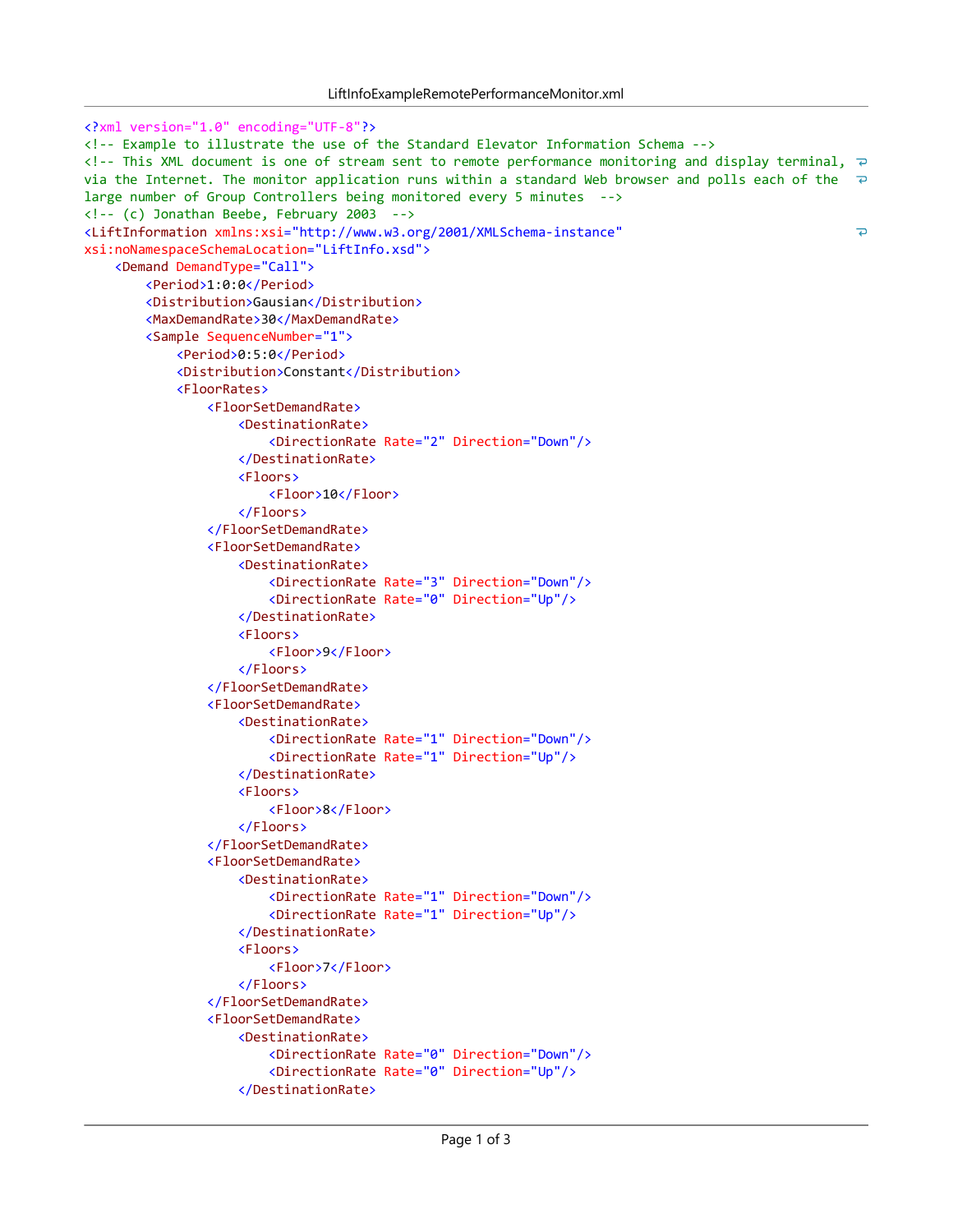```
<Floors>
                    <Floor>6</Floor>
                </Floors>
            </FloorSetDemandRate>
            <FloorSetDemandRate>
                <DestinationRate>
                    <DirectionRate Rate="2" Direction="Down"/>
                    <DirectionRate Rate="3" Direction="Up"/>
                </DestinationRate>
                <Floors>
                    <Floor>5</Floor>
                </Floors>
            </FloorSetDemandRate>
            <FloorSetDemandRate>
                <DestinationRate>
                    <DirectionRate Rate="1" Direction="Down"/>
                    <DirectionRate Rate="1" Direction="Up"/>
                </DestinationRate>
                <Floors>
                    <Floor>4</Floor>
                </Floors>
            </FloorSetDemandRate>
            <FloorSetDemandRate>
                <DestinationRate>
                    <DirectionRate Rate="0" Direction="Down"/>
                    <DirectionRate Rate="3" Direction="Up"/>
                </DestinationRate>
                <Floors>
                    <Floor>3</Floor>
                </Floors>
            </FloorSetDemandRate>
            <FloorSetDemandRate>
                <DestinationRate>
                    <DirectionRate Rate="2" Direction="Down"/>
                    <DirectionRate Rate="4" Direction="Up"/>
                </DestinationRate>
                <Floors>
                    <Floor>2</Floor>
                </Floors>
            </FloorSetDemandRate>
            <FloorSetDemandRate>
                <DestinationRate>
                    <DirectionRate Rate="1" Direction="Up"/>
                </DestinationRate>
                <Floors>
                    <Floor>1</Floor>
                </Floors>
            </FloorSetDemandRate>
        </FloorRates>
        <ResponseQuality>
            <ExpectedResponseTime>20</ExpectedResponseTime>
            <AverageResponseTime>25.54</AverageResponseTime>
            <Thresholds ThresholdConstant="3"/>
        </ResponseQuality>
    </Sample>
</Demand>
```